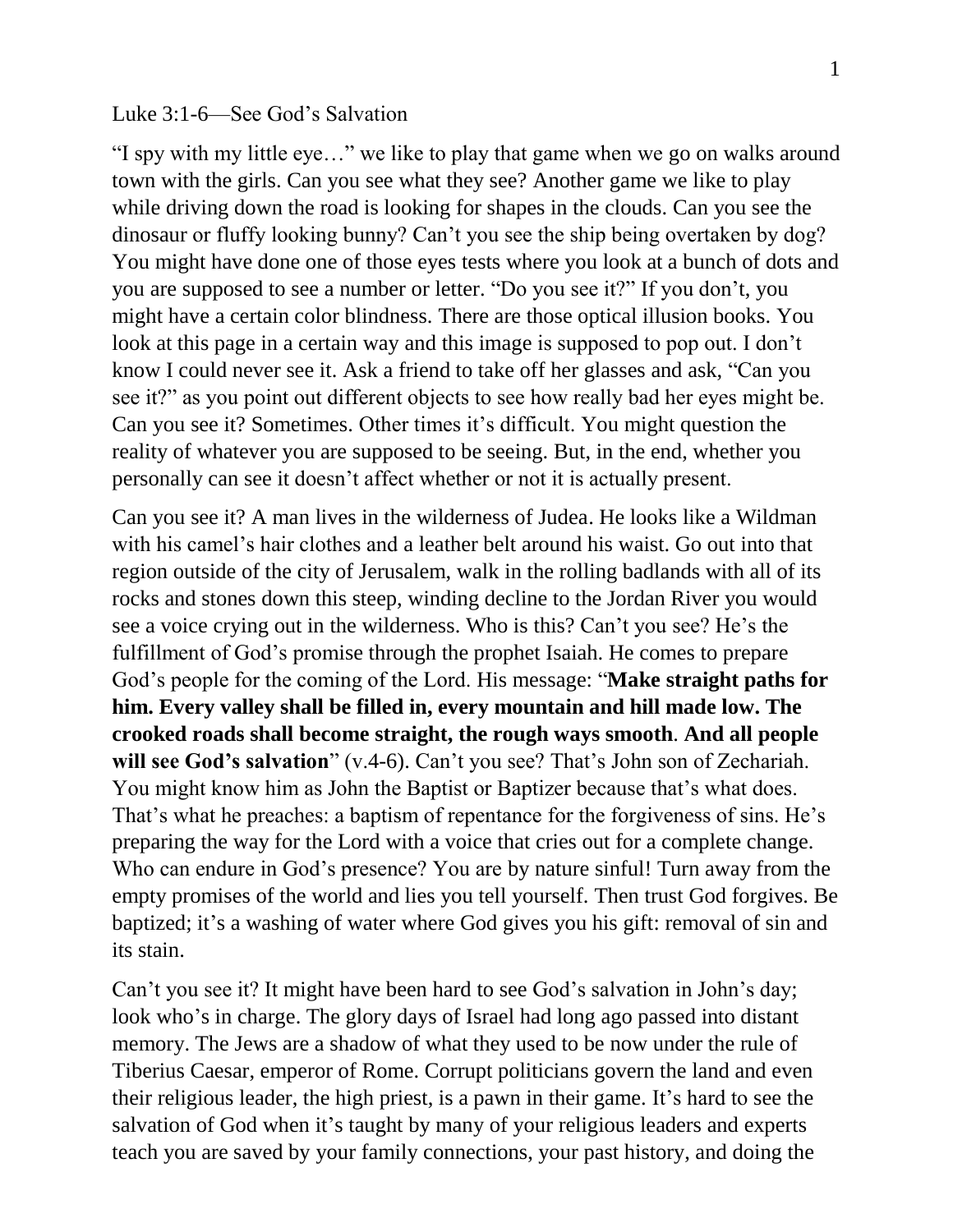right things in the right ways. It's hard to see God's salvation when more voices are telling you that's the truth and there's one lonely voice crying out in the wilderness proclaiming there has to be a drastic change in you if you want to be saved.

It still can be difficult to see God's salvation. The names of the leaders have changed but look at who seems to be in charge. Is it men like Jeff Bezos and Elon Musk and all their dollars? Is it the corrupt politicians caught in more scandals? Is it others who seem to be more intent with their careers than the people they are supposed to serve? Who really is in charge? Many have their own different opinions at who's pulling the strings.

God's salvation looks blurry as we see sin run rampant and only getting worse. A man plows his vehicle through a Christmas parade. How many reports of school shootings did we hear this last week? Another Covid variation leaves many wondering if this will ever end. It's hard to see God's salvation when the gods of this world, money, sex, success, self are in your face.

It's difficult to see God's saving hand when seemingly healthy receive the diagnosis of cancer and the sick only get worse. It's hard to see this salvation when children die in accidents. It's hard to see when bills grow larger, what's going on today, your list for tomorrow always seems to need your attention and you don't see it getting better any time in the future. One might wonder where this salvation is as church sizes grow smaller and budgets become tighter. It's hard to see God's salvation when we see broken and failed relationships, tension in marriages, children who won't listen, people we love make decisions that you were sure they should know better. Sometimes you might feel like you are the lonely voice proclaiming the truth. You might wonder how much you can do amongst all the other loud voices that say to do your own truth, what you think is best, and don't let anyone else tell you otherwise.

You see it out there; you see it in here, your own heart. A mountain of pride that wants to be fed with compliments and reassurances while being easily injured when it's not said the right way or when I want. Pride that hurt because she said that one thing and holds on to the fact that he treated me like that. I see the huge rocks of sin that I can't seem to get around while tripping over the same sins day after day. Some days it feels like you are stuck in a valley not sure how to pull yourself up. Other days you might wonder what's the point, will anyone care? It can be really hard to see God's salvation as the responsibilities pile on top of you, the never-ending expectations fly in your face, while stuck with knowing you can only do so much.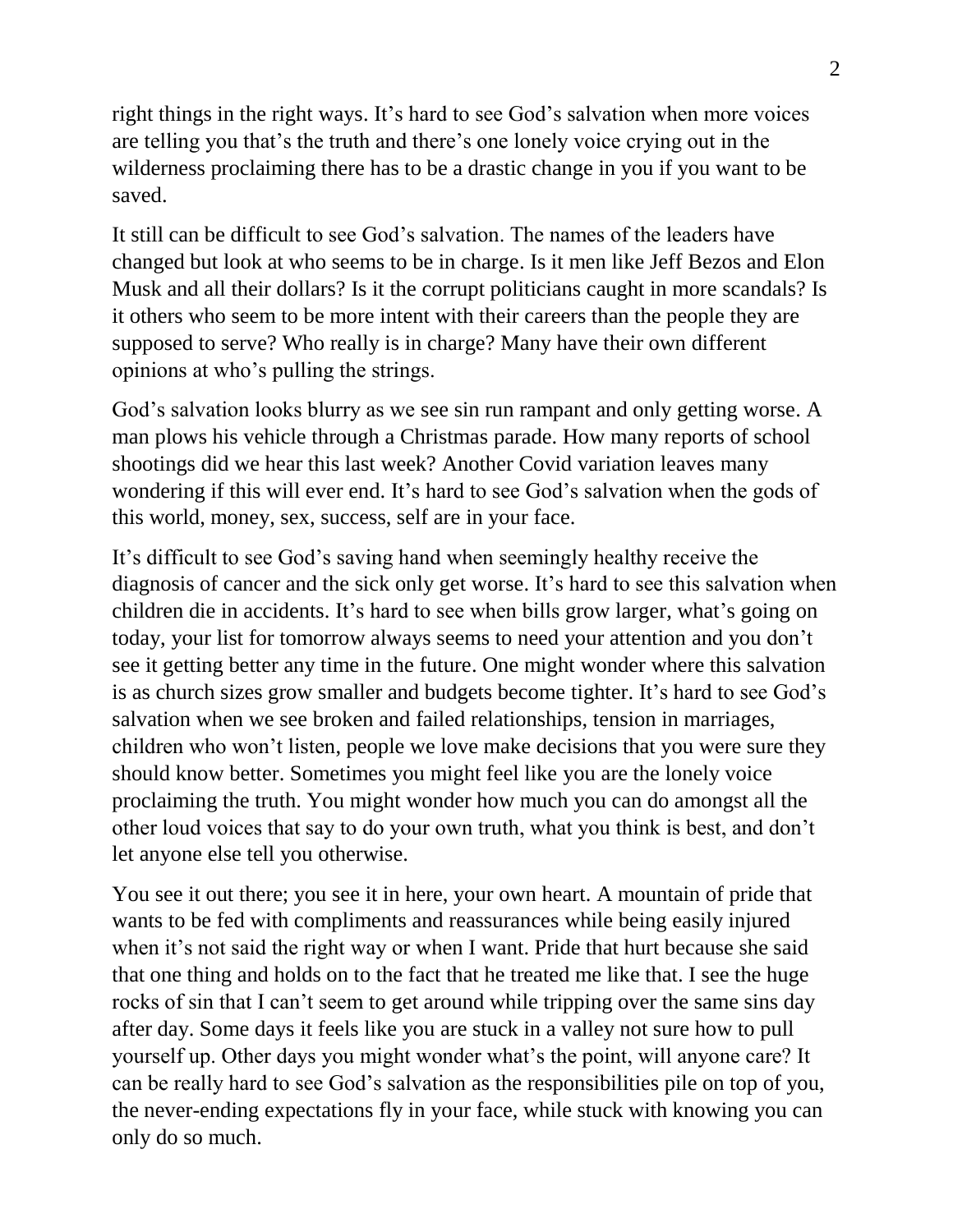You want to do better. And then you don't. Others encourage you. It feels more like a guilt trip and you push back on them. To make it even worse, when it comes to sin, you want to do it. It's not just the fact we do bad things. This is who we are by nature. We cannot smooth out or straighten ourselves out by ourselves. See that no matter how hard we try we will not be ready and prepared on our own for Jesus' return.

So, where is the salvation of God? Just because you struggle to see does not mean that it's not there and real. Can't you see it? It's there in the manger, true God from eternity in the flesh, he is Emmanuel which means God with us. It's a still small voice of a crying baby with a virgin mother and carpenter father. It's a voice that grows up, deepens in tone, and speaks with power and authority that casts out demons and tells the lame to get up and walk. It's the voice of promise that when sins are forgiven on earth they are forgiven in heaven. Can't you see it? It's the silent voice as those who hate him hurl false accusations against him. It's the voice that goes to a hill called Calvary that speaks from a cross where Son of God and Son of Man chose to die. It's a voice that cries out, "Why have you forsaken me?" when even God himself abandons his Son because he became sin for us and suffers the punishment we deserve. It's the voice that promises, "It is finished," when his saving work is done. Can't you see it? The place where they buried him, it's empty. The Good Shepherd who laid down his life for his sheep picks it up again. He lives, and it's the voice that promises, "Death has been swallowed up in victory! Because I live you also will live. Your life does not end in death. You will live with me." His reassuring voice gives you and leaves with you with real peace. See that because Jesus lives God is for us so it doesn't matter what variants, sicknesses, or the sinful world throws against us.

And that voice of your Savior Jesus continues to speak out today. He calls you to repent: "Change your mind. Change your mind from telling yourself more excuses and lies that you aren't that bad. Instead confess your sin and who you are: a sinner. See my blood that pours off that cross and purifies you from every sin. Change your attitude towards that person who has hurt you. See I died for them too. I sacrificed myself to take away the sins of the world; including theirs. Forgive them as I have forgiven you. Change your mind about going back to that sin again. See the baptismal font. You are not a slave to sin. You are baptized child of God and sin does not control you. God's salvation is written in Jesus' blood and sealed to you through water and Word. Change your mind that you need to make yourself worthy and right with God. See my body and blood that is in the bread and wine, touch, taste and see that the Lord is good. Go in peace. Your sins are forgiven." And when you have fallen again, it's that same voice of Jesus who assures you,